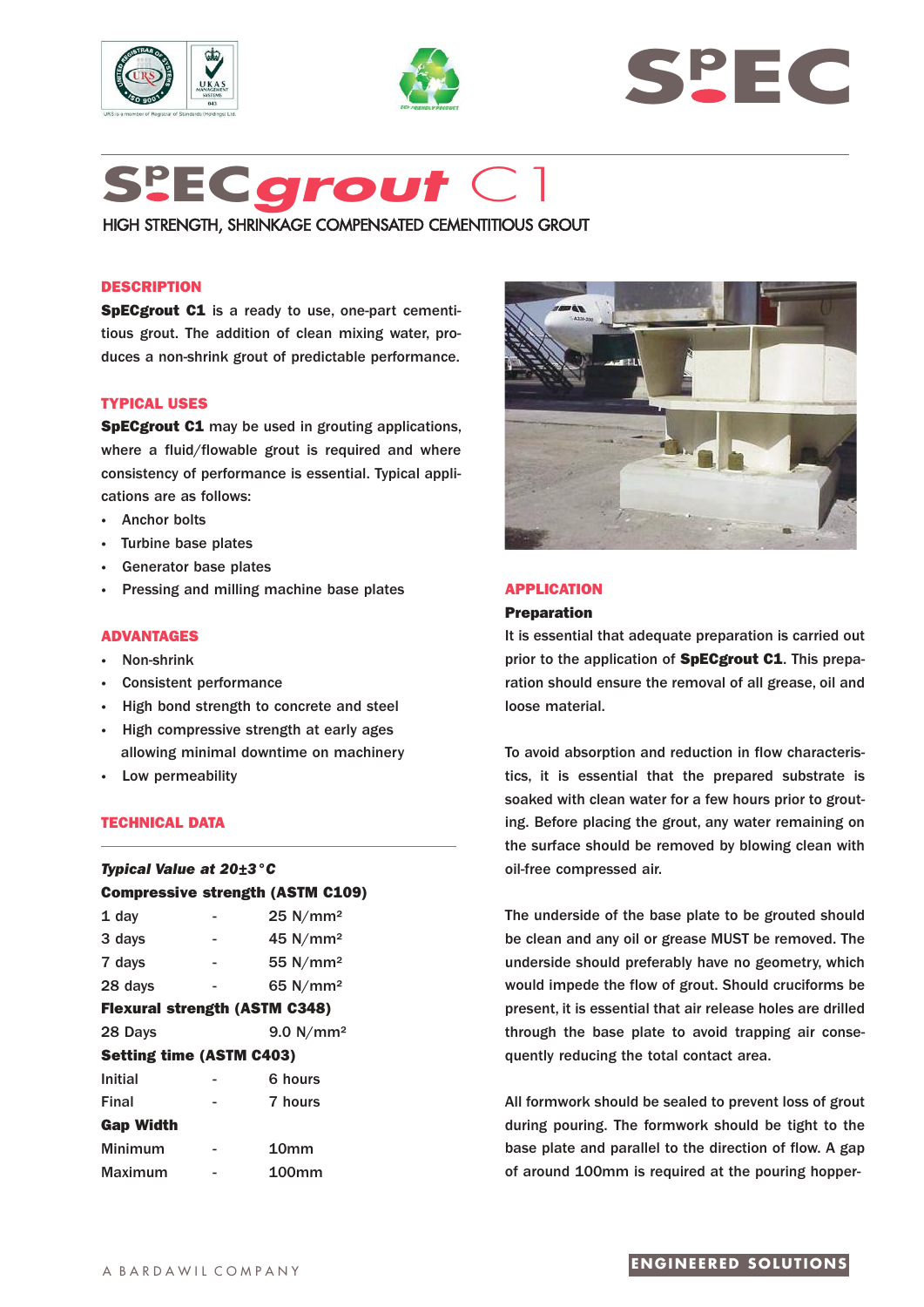

Cross-section of typical grouting formwork

## **Mixing**

**SpECgrout C1** is a one-part cementitious grout.



**SpECgrout C1** must be mixed using a slow speed electric drill fitted with a **SpEC Mixing Paddle**. This method is suitable for small quantities and for larger quantities it may be necessary to consider the

use of a grout pump. Please contact **SpEC Technical Department** for more advice on the type of pumps available.

*The product cannot be mixed by hand*

Good planning is essential to ensure a continuous flow of grout once pouring commences.

The specified water quantity should be measured in an accurately graduated vessel and added to the mixing vessel. The bagged powder is then added slowly whilst mixing. A mixing time of not less than five minutes is required to ensure adequate dispersal of the ingredients. The recommended water used per 25kg bag is 6.0 kg to 7.25 kg (for plastic/flowable consistency).

#### **Application**

The grout should be poured immediately after mixing and certainly not more than 20 minutes after mixing is complete to take full advantage of the high flow properties.

Planning is imperative to ensure that sufficient grout is available to allow continuity of placing. The mixed product should always be poured from the hopper

end of the formwork. On no account should grout be poured from more than one side of the base plate. Maintenance of a fluid head is essential to avoid air entrapment.

## **CURING**

Once the grouting has been completed, all exposed areas of grout should be cured immediately using a **SpECcure** curing membrane.

## **PACKAGING AND YIELD**

**SpECgrout C1** is supplied in 25kg bags. Each bag when mixed with 6.0 to 7.25 litres of water will provide approximately 15.5 - 16.0 litres of mixed material depending on water addition.

# **EQUIPMENT CLEANING**

Tools and equipment should be cleaned immediately using water as, on hardening, the material can only be removed mechanically.

#### **APPLICATION TEMPERATURE RANGE**

| <b>Minimum</b> | $5^{\circ}$ C  |
|----------------|----------------|
| Maximum        | $35^{\circ}$ C |

At temperatures above this range the material should be stored in shade and cool water used for mixing.

#### **STORAGE AND SHELF LIFE**

**SpECgrout C1** has a shelf life of 12 months when stored original containers in a cool, dry environment.

## **HEALTH AND SAFETY**

**SpECgrout C1** contains alkalis and protection should be provided to prevent contact with skin and eyes. Inhalation of dust must be avoided whilst mixing.